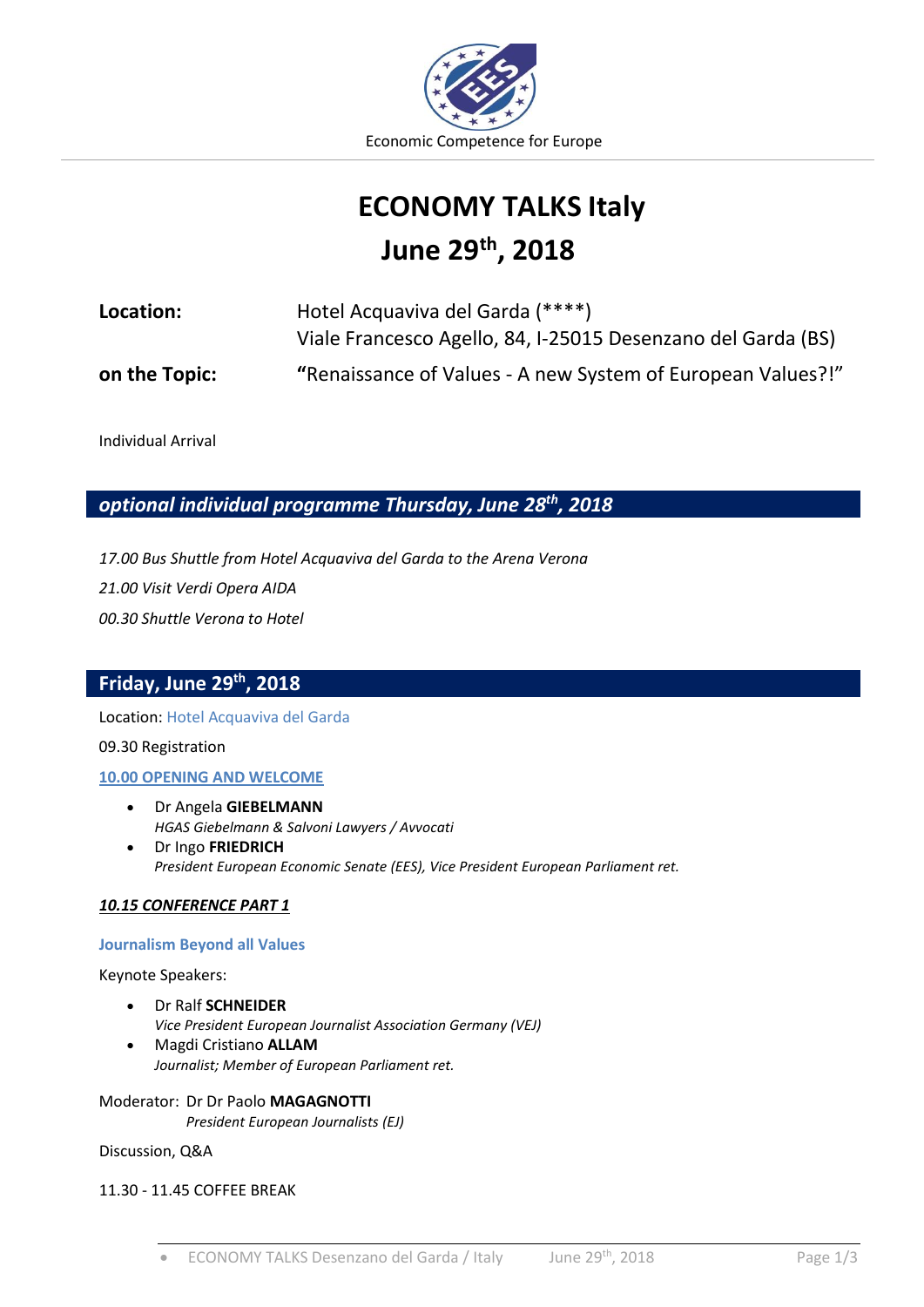

#### *11.45 CONFERENCE PART 2*

#### **Europe's Constitutional Framework - The End of Human Right?**

Keynote Speakers:

- Prof Dr Marco **MANSDÖRFER** *Chair of Criminal Law, Business Criminal Law and Criminal Procedure Law at the University of Saarland*
- Dr Richard **BEYER** *Member of the Institute of Business Criminal Law at the University of Saarland, Honorary Consul of the Republic of Angola*

Moderator: Michael **JAEGER** *CEO European Economic Senate*

Discussion, Q&A

13.15 - 14.15 LUNCH BREAK

#### *14.15 CONFERENCE PART 3*

#### **"Values 2.0 – How to Transform our Values into the Digital Society?"**

Keynote Speakers:

- Dr Ingo **FRIEDRICH** *President European Economic Senate, Vice President European Parliament ret.*
- Rolf **VON HOHENHAU** *President Taxpayers Association of Europe (TAE)*
- Dr. Horst **HEITZ** *Secretary General European SME Business Club, Partner of eupag GmbH*
	- Dr Axel **JUHRE** *BMW Group; CFO BMW Italia S.p.A.*

Moderator: Michael **JAEGER** *CEO European Economic Senate*

Discussion, Q&A

*16.15 -16.45 COFFEE BREAK*

#### *16.45 CONFERENCE PART 4*

#### **"Change and Social Responsibility"**

Keynote Speakers:

- HE Bishop Dr Walter **MIXA** *Pontifical Council for Pastoral Assistance to Health Care Workers*
- Mag. Gudrun **HAGER** *Trade Commissioner/Commercial Consul Milan, Austrian Federal Economic Chamber*

# Moderator: Daniel **BERCEL**

*Vice President European Economic Senate*

Discussion, Q&A

#### 18.15 -19.30 EVENING BREAK